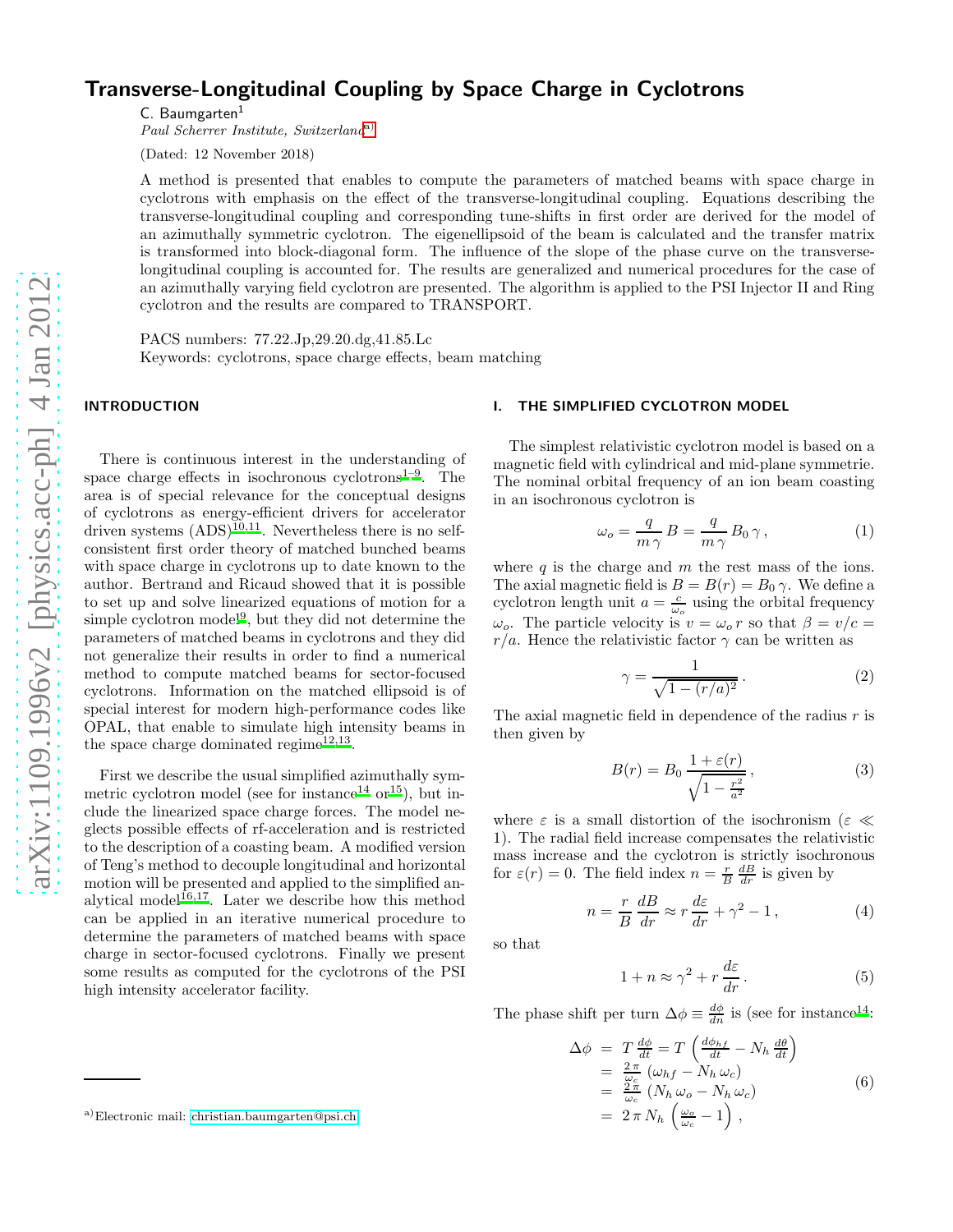where  $\theta$  is the azimuthal angle,  $\omega_c = \dot{\theta}$  is the real orbital frequency and  $\omega_{hf} = N_h \omega_o$  the frequency of the accelerating high frequency system operated at the harmonic number  $N_h$ . The bending radius r of a particle with charge q in a magnetic field B is given by  $r = \frac{p}{qB}$ and hence  $\omega_c$  can be written as

$$
\begin{array}{rcl}\n\omega_c &=& \frac{v}{r} = \frac{mc\,\gamma\,\beta}{m\,\gamma\,r} = \frac{p}{m\,\gamma\,r} \\
&=& \frac{q\,B(r)}{m\,\gamma} = \frac{q}{m} \frac{B_0\,\gamma\,(1+\varepsilon)}{\gamma} = \omega_o\,(1+\varepsilon)\n\end{array} \tag{7}
$$

so that

$$
\frac{\omega_o}{\omega_c} = \frac{1}{1+\varepsilon} \approx 1 - \varepsilon
$$
  

$$
\varepsilon \approx -\frac{\Delta\phi}{2\pi N_h} = -\left(\frac{\omega_o}{\omega_c} - 1\right)
$$
 (8)

Hence  $\frac{d\varepsilon}{dr}$  is proportional to the change of the phase shift per turn with radius.

The reference orbit corresponding to the kinetic energy  $E = mc^2 (\gamma - 1) = E_0 (\gamma - 1)$  is a circle with the radius

$$
r(E) = a \frac{\sqrt{\gamma^2 - 1}}{\gamma}.
$$
 (9)

We will use  $x = r - r(E)$  as the horizontal coordinate of a specific orbit relative to the reference orbit,  $y$  as the axial deviation from the median plane and  $z$  as the longitudinal coordinate.

#### II. SOME GENERAL REMARKS

From the assumption of midplane symmetrie it follows that the axial coordinate  $y$  is not coupled neither to the horizontal nor to the longitudinal coordinate. Therefore it is sufficient to describe the coupling of horizontal and longitudinal motion. Since we assume azimuthal symmetrie, the matched beam ellipse must also be azimuthally symmetric, i.e. constant along the orbital length coordinate s. If the matched beam is constant, then the forces are constant - even if space charge is taken into account.

The vector describing the (horizontal and longitudinal) displacement of an orbit at position s relative to the reference orbit is  $\mathbf{x} = (x, x', z, \delta)^T$  where  $x' = \frac{dx}{ds}$ is the horizontal direction angle with the reference orbit and  $\delta = \frac{p-p_0}{p_0}$  is the momentum deviation. We use the formalism of linear Hamiltonian systems as for instance described by R. Talman<sup>[18](#page-7-10)</sup> including the method of A. Wolski to compute the matched beam matrix<sup>[19](#page-7-11)</sup>. The equations of motion (to first order) can be written as

$$
\mathbf{x}'(s) = \mathbf{F}\,\mathbf{x}(\mathbf{s})\,,\tag{10}
$$

where  $\bf{F}$  is a constant  $4 \times 4$ -matrix. The general solution is

$$
\mathbf{x}(s) = \exp\left(\mathbf{F}\,s\right)\mathbf{x}(0) = \mathbf{M}(s)\,\mathbf{x}(0)\,,\tag{11}
$$

where  $\mathbf{M}(s)$  is the *transfer matrix*. The matrix exponential  $\mathbf{M}(s)$  is

$$
\mathbf{M}(s) = \exp\left(\mathbf{F}\,s\right) = \mathbf{1} + \mathbf{F}\,s + \frac{(\mathbf{F}\,s)^2}{2!} + \frac{(\mathbf{F}\,s)^3}{3!} + \dots \tag{12}
$$

Let S be the skew-symmetric matrix with  $S^2 = -1$ 

$$
S = \begin{pmatrix} 0 & 1 & 0 & 0 \\ -1 & 0 & 0 & 0 \\ 0 & 0 & 0 & 1 \\ 0 & 0 & -1 & 0 \end{pmatrix},
$$
 (13)

so that – since  $M$  is sympletic – the following relation holds:

$$
\mathbf{M}^T S \mathbf{M} = S. \tag{14}
$$

If there exists an invertible transformation matrix E and a diagonal matrix  $\lambda$  such that

$$
\mathbf{F} = \mathbf{E} \,\lambda \,\mathbf{E}^{-1} \,, \tag{15}
$$

then its is easy to show that the following relation holds:

<span id="page-1-0"></span>
$$
\mathbf{M} = \mathbf{E} \exp(\lambda s) \mathbf{E}^{-1} = \mathbf{E} \Lambda \mathbf{E}^{-1}.
$$
 (16)

**E** is the matrix of columnwise eigenvectors and  $\lambda$  is the (diagonal) matrix of the corresponding eigenvalues of F. The (imaginary) eigenvalues of  $\bf{F}$  are the betatron frequencies of the orbital motion.  $\bf{F}$  and  $\bf{M}$  have the same eigenvectors – and the eigenvalues of  $M$  are the exponentials of the eigenvalues of **F**. The eigenellipsoid  $\sigma_E$ defined by

<span id="page-1-3"></span>
$$
\sigma_E = \mathbf{M} \,\sigma_E \,\mathbf{M}^T \,, \tag{17}
$$

can then be written as follows<sup>[19](#page-7-11)</sup>:

<span id="page-1-1"></span>
$$
\sigma_E = -\mathbf{E} \,\mathcal{D}\,\mathbf{E}^{-1} \, S \,, \tag{18}
$$

where  $\mathcal D$  is the diagonal matrix with the eigenvalues of  $\sigma_E S$  – which are the emittances (apart from factors  $\pm i$ ).

#### III. THE EQUATIONS OF MOTION (EQOM)

The Hamiltonian is given by

$$
H = \frac{x^2}{2} + \frac{\delta^2}{2\gamma^2} + \frac{k_x - K_x}{2}x^2 - \frac{\gamma^2 K_z}{2}l^2 - h\,x\,\delta. \tag{19}
$$

where the canonical coordinates are  $x$  and  $l$  and the momenta are given by  $x'$  and  $\delta$ . The EQOM (in first order) are:

<span id="page-1-4"></span>
$$
\frac{d}{ds} \begin{pmatrix} x \\ x' \\ l \\ \delta \end{pmatrix} = \begin{pmatrix} 0 & 1 & 0 & 0 \\ -k_x + K_x & 0 & 0 & h \\ -h & 0 & 0 & \frac{1}{\gamma^2} \\ 0 & 0 & K_z \gamma^2 & 0 \end{pmatrix} \begin{pmatrix} x \\ x' \\ l \\ \delta \end{pmatrix},
$$
\n(20)

where  $h = \frac{1}{r}$  is the inverse bending radius and  $k_x$  =  $h^2(1+n)$  is the horizontally restoring force.  $K_x$  and  $K_z$ represent the strength of the horizontal and longitudinal space charge forces $20$ :

<span id="page-1-2"></span>
$$
K_x = \frac{K_3 (1-f)}{(\sigma_x + \sigma_y) \sigma_x \sigma_z}
$$
  
\n
$$
K_y = \frac{K_3 f}{\sigma_x \sigma_y \sigma_z}
$$
  
\n
$$
K_y = \frac{K_3 (1-f)}{(\sigma_x + \sigma_y) \sigma_y \sigma_z}
$$
  
\n
$$
K_y = \frac{K_3 (1-f)}{(\sigma_x + \sigma_y) \sigma_y \sigma_z}
$$
  
\n
$$
K_z = \frac{3 q I \lambda}{20 \sqrt{5} \pi \epsilon_0 m c^3 \beta^2 \gamma^3}
$$

(21)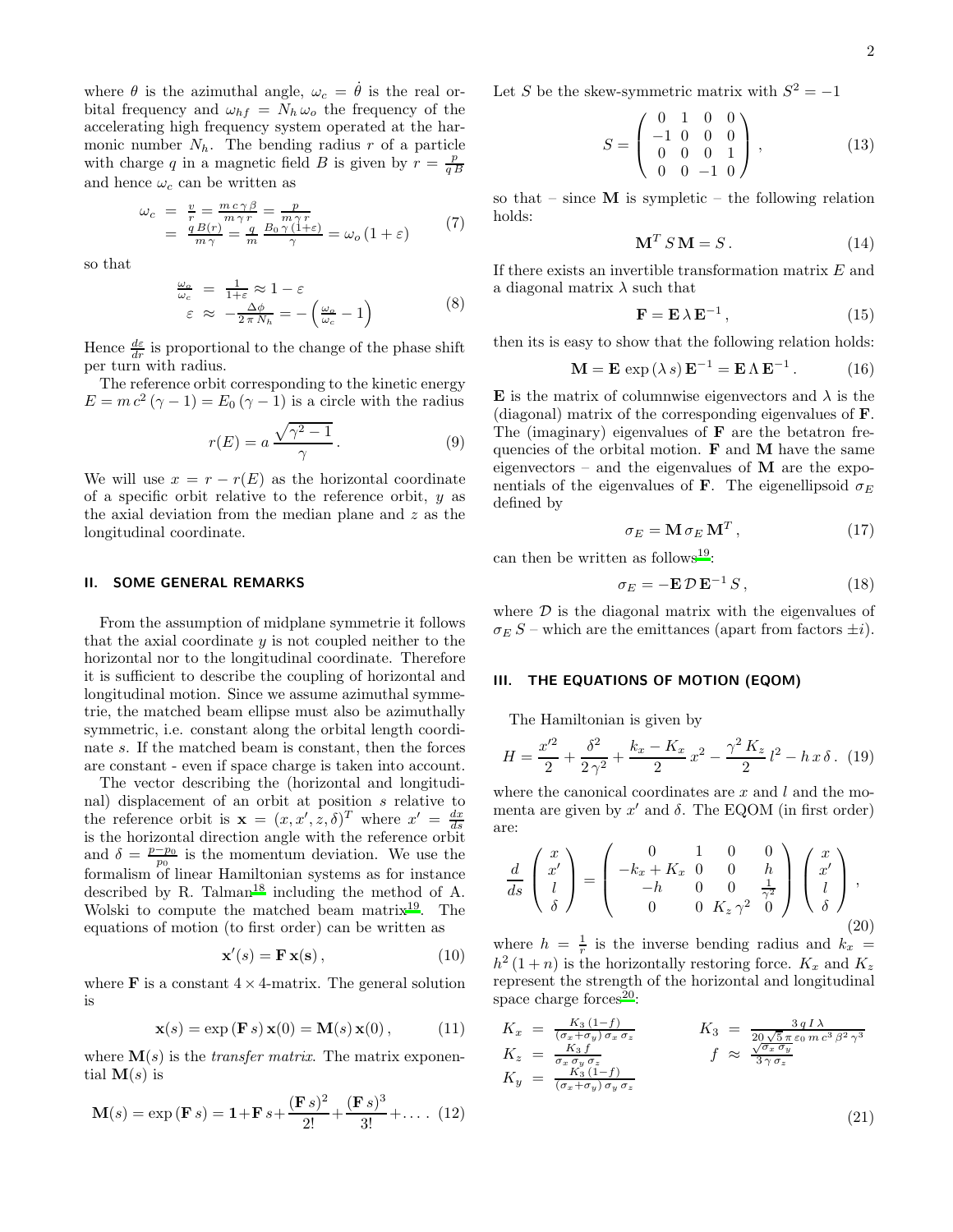The eigenvalues of **F** and **M** are:

<span id="page-2-3"></span>
$$
\lambda = \text{Diag}(i\Omega, -i\Omega, i\omega, -i\omega) \n\Lambda = \text{Diag}(e^{i\Omega s}, e^{-i\Omega s}, e^{i\omega s}, e^{-i\omega s}) \na \equiv \frac{k_x - K_x - K_z}{b} \nb \equiv K_z(\overline{K}_x + h^2 \gamma^2 - k_x) \n\Omega = \sqrt{a + \sqrt{a^2 - b}} \n\omega = \sqrt{a - \sqrt{a^2 - b}}.
$$
\n(22)

Note that b must be positive to give a real–valued frequency  $\omega$  and hence a longitudinally focused orbit. This is especially important, if we allow for a (small) field error  $\varepsilon(r)$ . In this case the change of the orbital frequency as given by  $\frac{d\varepsilon}{dr}$  can play a significant role:

$$
k_x = h^2 (1+n) = h^2 (1+r \frac{d\varepsilon}{dr} + \gamma^2 - 1)
$$
  
=  $h^2 (\gamma^2 + r \frac{d\varepsilon}{dr}) = h^2 \gamma^2 + h \frac{d\varepsilon}{dr}$   

$$
b = K_z (K_x - h \frac{d\varepsilon}{dr})
$$
 (23)

If  $K_x < h \frac{d\varepsilon}{dr}$ , then the longitudinal focusing frequency  $\omega$  is imaginary and the longitudinal beam size increases exponentially with s. This in fact is a surprising feature of this type of coupling in combination with isochronism: Longitudinal focusing requires a strong enough horizontally defocusing space charge force. On the other hand,

if  $\frac{d\varepsilon}{dr} < 0$ , i.e. if the radial increase of the magnetic field is below the isochronous field increase, then the longitudinal focusing is strengthened.

The matrix of eigenvectors  $E$  of the force matrix  $F$  is

$$
\mathbf{E} = \begin{pmatrix} 1 & 1 & 1 & 1 \\ i\Omega & -i\Omega & i\omega & -i\omega \\ i\Omega A & -i\Omega A & i\omega B & -i\omega B \\ K_z \gamma^2 A & K_z \gamma^2 A & K_z \gamma^2 B & K_z \gamma^2 B \end{pmatrix} . \quad (24)
$$

The inverse matrix  $\mathbf{E}^{-1}$  is given by:

$$
\mathbf{E}^{-1} = \frac{1}{2(A-B)} \begin{pmatrix} -B & \frac{iB}{\Omega} & -\frac{i}{\Omega} & \frac{1}{K_z \gamma^2} \\ -B & \frac{-iB}{\Omega} & \frac{i}{\Omega} & \frac{1}{K_z \gamma^2} \\ A & -\frac{iA}{\omega} & \frac{i}{\omega} & -\frac{1}{K_z \gamma^2} \\ A & \frac{iA}{\omega} & -\frac{i}{\omega} & -\frac{1}{K_z \gamma^2} \end{pmatrix}, (25)
$$

where

<span id="page-2-2"></span>
$$
A = \frac{h}{\Omega^2 + K_z}
$$
  
\n
$$
B = \frac{h}{\omega^2 + K_z}
$$
\n(26)

The transfer matrix  $M$  can be computed by using eq. [16](#page-1-0) and one obtains:

$$
\mathbf{M} = \frac{1}{A-B} \begin{pmatrix} Ac - BC & \frac{A\tilde{s}}{\omega} - \frac{BS}{\Omega} & \frac{S}{\Omega} - \frac{\tilde{s}}{\omega} & AB(C-c) \\ \Omega BS - \omega A\tilde{s} & \tilde{A}c - BC & C - c & AB(\omega \tilde{s} - \Omega S) \\ AB(\Omega S - \omega \tilde{s}) & AB(c - C) & AC - Bc & AB(B\omega \tilde{s} - A\Omega S) \\ c - C & \frac{\tilde{s}}{\omega} - \frac{S}{\Omega} & \frac{S}{B\Omega} - \frac{\tilde{s}}{A\omega} & AC - Bc \end{pmatrix},
$$
(27)

Г

where

# IV. THE EIGENELLIPSOID

$$
C = \cos(\Omega s) \qquad S = \sin(\Omega s) \nc = \cos(\omega s) \qquad \tilde{s} = \sin(\omega s) \qquad (28)
$$

# The matrix  $D$  is explicitely given by  $D =$  $Diag(i \varepsilon_1, -i \varepsilon_1, -i \varepsilon_2, i \varepsilon_2)^{19}$  $Diag(i \varepsilon_1, -i \varepsilon_1, -i \varepsilon_2, i \varepsilon_2)^{19}$  $Diag(i \varepsilon_1, -i \varepsilon_1, -i \varepsilon_2, i \varepsilon_2)^{19}$ . The matched eigenellipsoid can then be calculated using eq. [18:](#page-1-1)

$$
\sigma_E = \frac{1}{B-A} \begin{pmatrix} \frac{B\varepsilon_1}{\Omega} + \frac{A\varepsilon_2}{\omega} & 0 & 0 & \frac{\varepsilon_1}{\Omega} + \frac{\varepsilon_2}{\omega} \\ 0 & B\varepsilon_1 \Omega + A\varepsilon_2 \omega & \frac{\varepsilon_1 \Omega + \varepsilon_2 \omega}{K_z \gamma^2} & 0 \\ 0 & \frac{\varepsilon_1 \Omega + \varepsilon_2 \omega}{K_z \gamma^2} & \frac{A\varepsilon_1 \Omega + B\varepsilon_2 \omega}{K_z \gamma^2} & 0 \\ \frac{\varepsilon_1}{\Omega} + \frac{\varepsilon_2}{\omega} & 0 & 0 & \frac{\varepsilon_1}{B\Omega} + \frac{\varepsilon_2}{A\omega} \end{pmatrix}
$$
(29)

The beam dimensions are given by the diagonal elements of the matrix representing the eigenellipsoid:

<span id="page-2-0"></span>
$$
\begin{array}{rcl}\n\sigma_x^2 &=& \frac{1}{B-A} \left( \frac{B \,\varepsilon_x}{\Omega} + \frac{A \,\varepsilon_z}{\omega} \right) \\
\sigma_z^2 &=& \frac{1}{B-A} \left( \frac{A \,\varepsilon_x \,\Omega + B \,\varepsilon_z \,\omega}{K_z \,\gamma^2} \right) \,,\n\end{array} \tag{30}
$$

where  $\varepsilon_1 = \varepsilon_x$  and  $\varepsilon_2 = \varepsilon_z$  are identified with the horizontal and longitudinal emittance, respectively. The axial motion can be treated separately and one finds

<span id="page-2-1"></span>
$$
\sigma_y^2 = \frac{\varepsilon_y}{\sqrt{h^2 \nu_y^2 - K_y}}.\tag{31}
$$

If one considers EQ. [21](#page-1-2) together with EQ. [30](#page-2-0) and EQ. [31,](#page-2-1) then it is obvious, that this result does not enable to start a straightforward calculation, since the beam sizes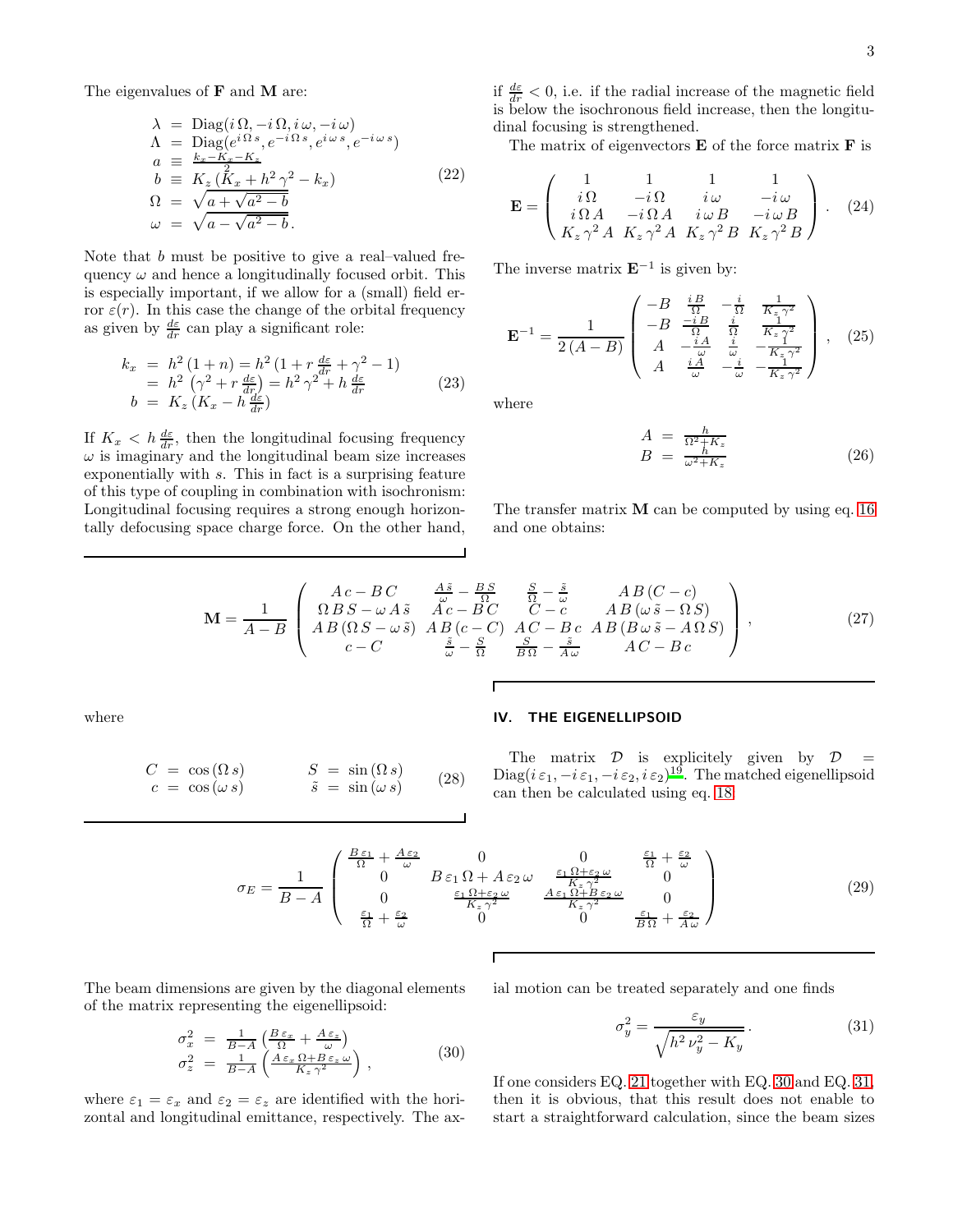depend on the space charge forces and vice versa in an algebraically complicated way. But with the additional assumption of a spherical beam, it is possible to derive a 4th order equation for the beam size as will be shown in Sec. [VII.](#page-5-0)

# V. DECOUPLING LONGITUDINAL AND TRANSVERSE MOTION

If sectors are considered, then the azimuthal symmetrie is broken and hence the force terms in the EQOM and consequently the beam ellipsoid depend on the position s. The vertical beam dynamics can still be treated separately, but is has to be taken into account that the periodic change of the vertical beam size influences the space charge factors  $K_x$  and  $K_z$ . The design orbit usually has to be computed numerically as described by Gordon[21](#page-7-13). If this has been done, it is possible to compute the transfer matrix for known starting conditions, since the equations of motion are known and can be integrated. The problem is to find the correct beam dimensions for a given beam current and given emittances such that the beam is matched, i.e. such that EQ. [17](#page-1-3) is fulfilled.

Teng and Edwards described a parametrization for coupled motion in two and more dimensions that allows to find the decoupling matrix<sup>[16](#page-7-8)[,17](#page-7-9)</sup>. They called their method symplectic rotation. We will give a brief summary of the method and apply it to the problem of decoupling longitudinal and transverse motion.

Given two  $2\times 2$  symplectic matrices A and B that form a block-diagonal (i.e. decoupled) transfer matrix  $T_0$ :

<span id="page-3-2"></span>
$$
T_0 = \begin{pmatrix} \mathcal{A} & 0 \\ 0 & \mathcal{B} \end{pmatrix}
$$
  
\n
$$
\mathcal{A}(\mu_1) = \cos(\mu_1) \mathbf{1} + \sin(\mu_1) \begin{pmatrix} \alpha_1 & \beta_1 \\ -\gamma_1 & -\alpha_1 \\ \alpha_2 & \beta_2 \\ -\gamma_2 & -\alpha_2 \end{pmatrix} (32)
$$
  
\n
$$
\mathcal{B}(\mu_2) = \cos(\mu_2) \mathbf{1} + \sin(\mu_2) \begin{pmatrix} \alpha_2 & \beta_2 \\ \alpha_2 & \beta_2 \\ -\gamma_2 & -\alpha_2 \end{pmatrix},
$$

where  $\alpha_i$ ,  $\beta_i$  and  $\gamma_i$  are the familiar twiss-parameters. Then a general symplectic transfer matrix M of coupled motion can be written as

$$
\mathbf{M} = \begin{pmatrix} M & n \\ m & N \end{pmatrix} = \mathbf{R} T_0 \mathbf{R}^{-1} . \tag{33}
$$

where M, N, m and n are  $2 \times 2$  matrices and **R** is the symplectic rotation matrix. Teng suggested to write R in the form

$$
\mathbf{R} = \begin{pmatrix} I \cos(\phi) & D^{-1} \sin(\phi) \\ -D \sin(\phi) & I \cos(\phi) \end{pmatrix}
$$

$$
\mathbf{R}^{-1} = \begin{pmatrix} I \cos(\phi) & -D^{-1} \sin(\phi) \\ D \sin(\phi) & I \cos(\phi) \end{pmatrix}.
$$
(34)

where D is a symplectic  $2 \times 2$  transfer matrix that describes the structure of the coupling. Then one ob-

Symplectic Rotation "Symplectic Boost"

$$
\begin{array}{l|l|l} \hline Tr(M-N)/2 & \cos{(2\phi)}\Delta & \cosh{(2\psi)}\Delta \\ D_t & \sin{(2\phi)}^2\Delta^2 & -\sinh{(2\psi)}^2\Delta^2 \\ D & -\frac{m+S_2 n^T S_2^T}{\Delta \sin(2\phi)} & \frac{m+S_2 n^T S_2^T}{\Delta \sinh{(2\psi)}} \\ \hline \mathcal{A} & M-D^{-1} \, m \tan{(\phi)} & M-D^{-1} \, m \tanh{(\psi)} \\ \mathcal{B} & N+D \, n \tan{(\phi)} & N-D \, n \tanh{(\psi)} \end{array}
$$

<span id="page-3-1"></span>TABLE I. Comparison of the method of symplectic rotation with the symplectic "Lorentz boost". The difference  $\Delta$  is defined by  $\Delta \equiv \cos(\mu_1) - \cos(\mu_2)$ . The matrix  $S_2$  is defined by  $S_2 = \begin{pmatrix} 0 & 1 \\ -1 & 0 \end{pmatrix}$  and  $D_t$  is defined by  $D_t = 2 Det(m) +$  $Tr(n m)$ .

 $tains^{16,17}$  $tains^{16,17}$  $tains^{16,17}$  $tains^{16,17}$ :

$$
M = A \cos^2(\phi) + D^{-1} B D \sin^2(\phi)
$$
  
\n
$$
N = B \cos^2(\phi) + D A D^{-1} \sin^2(\phi)
$$
  
\n
$$
m = -(D A - B D) \sin(\phi) \cos(\phi)
$$
  
\n
$$
n = -(A D^{-1} - D^{-1} B) \sin(\phi) \cos(\phi)
$$
\n(35)

The rotation angle  $\phi$  can be computed using

$$
\frac{1}{2}Tr(M - N) = \cos(2\phi) (\cos(\mu_1) - \cos(\mu_2))
$$
  
2  $Det(m) + Tr(n m) = \sin^2(2\phi) (\cos(\mu_1) - \cos(\mu_2))^2,$   
(36)

If we apply this method to the transfer matrix computed according to EQ. [16,](#page-1-0) we obtain:

$$
\frac{1}{2} Tr(M - N) = \frac{B + A}{B - A} (\cos (\Omega s) - \cos (\omega s))
$$
  
2  $Det(m) + Tr(n m) = -\frac{4 A B}{(B - A)^2} (\cos (\Omega s) - \cos (\omega s))^2$ , (37)

Comparison yields:

$$
\cos(2 \phi) = \frac{B+A}{B-A} \n\sin^2(2 \phi) = -\frac{4AB}{(B-A)^2}
$$
\n(38)

From EQ. [26](#page-2-2) we find that  $A > 0$  and  $B > 0$  and  $B > A$ since  $\Omega^2 > \omega^2$ , so that the method fails in the case under study. The method of symplectic rotation is not generally applicable and has to be extended. A workaround solution was found by replacing trigonometic by hyperbolic functions<sup>[1](#page-3-0)</sup>.

$$
\mathbf{R} = \begin{pmatrix} I \cosh(\psi) & D^{-1} \sinh(\psi) \\ D \sinh(\psi) & I \cosh(\psi) \end{pmatrix}
$$

$$
\mathbf{R}^{-1} = \begin{pmatrix} I \cosh(\psi) & -D^{-1} \sinh(\psi) \\ -D \sinh(\psi) & I \cosh(\psi) \end{pmatrix},
$$
(39)

with  $Det(D) = -1$ , i.e. D is not symplectic – but **R** is symplectic. Tab. [I](#page-3-1) compares the formulas of the symplectic rotation and of symplectic "Lorentz boost". Applying

<span id="page-3-0"></span><sup>&</sup>lt;sup>1</sup> Formally this extension is a *rotation about an imaginary angle*, similar to a Lorentz boost in Minkowski space.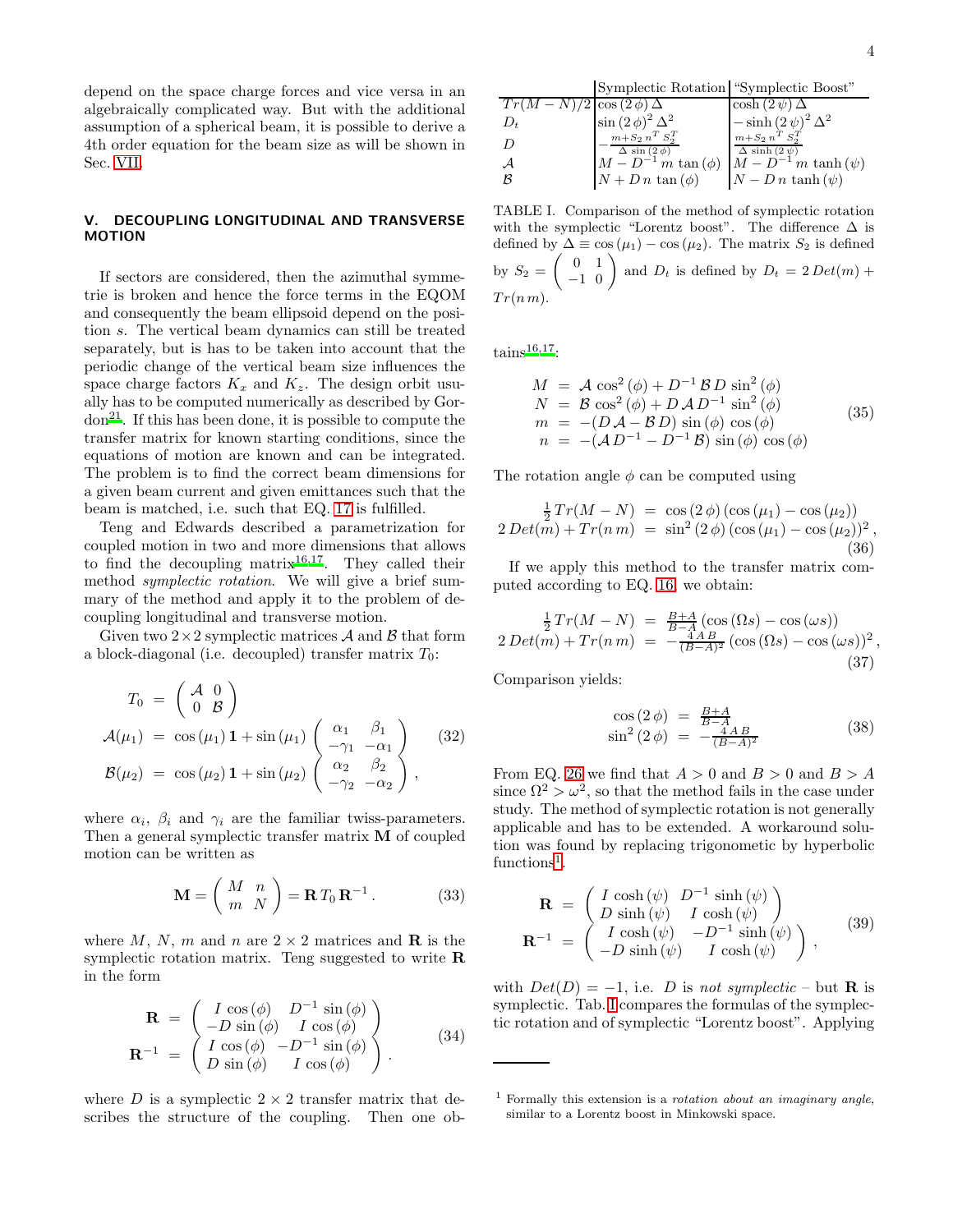this method to the case under study then gives:

$$
\sinh(2 \psi) = \frac{2\sqrt{AB}}{B-A} \qquad \cosh(2 \psi) = \frac{B+A}{B-A} \n\tanh(2 \psi) = \frac{2\sqrt{AB}}{B+A} \qquad \sinh(\psi) = \sqrt{\frac{A}{B-A}} \n\cosh(\psi) = \sqrt{\frac{B}{B-A}} \qquad \tanh(\psi) = \sqrt{\frac{A}{B}},
$$
\n(40)

which can be solved. The matrices  $A$  and  $B$  are then given by:

$$
\mathcal{A} = \begin{pmatrix}\n\cos(\Omega s) & \sin(\Omega s)/\Omega \\
-\Omega \sin(\Omega s) & \cos(\Omega s)\n\end{pmatrix}
$$
\n
$$
\mathcal{B} = \begin{pmatrix}\n\cos(\omega s) & -AB \omega \sin(\omega s) \\
\sin(\omega s)/(AB \omega) & \cos(\omega s)\n\end{pmatrix} (41)
$$
\n
$$
D = \begin{pmatrix}\n0 & \sqrt{AB} \\
1/\sqrt{AB} & 0\n\end{pmatrix}
$$

The signs in  $\beta$  suggest a negative  $\beta_2$  - but this can be compensated by using either a negative emittance or a negative frequency  $\omega$ , since the transfer matrix is invariant against a change of the sign of  $\omega$ , while  $\sigma_E$  is not.

The transformation matrices are explicitely given by:

$$
\mathbf{R} = \sqrt{\frac{B}{B-A}} \begin{pmatrix} 1 & 0 & 0 & A \\ 0 & 1 & 1/B & 0 \\ 0 & A & 1 & 0 \\ 1/B & 0 & 0 & 1 \end{pmatrix}
$$

$$
\mathbf{R}^{-1} = \sqrt{\frac{B}{B-A}} \begin{pmatrix} 1 & 0 & 0 & -A \\ 0 & 1 & -1/B & 0 \\ 0 & -A & 1 & 0 \\ -1/B & 0 & 0 & 1 \end{pmatrix}.
$$
(42)

Note: **R** and  $\mathbf{R}^{-1}$  are symplectic. To make the method complete, we give the formula to split  $2 \times 2$  matrices of the form of  $A$  or  $B$ :

<span id="page-4-0"></span>
$$
c = \cos \mu
$$
  
\n
$$
s = \sin \mu
$$
  
\n
$$
\begin{pmatrix} c & s/K \\ -K s & c \end{pmatrix} = R_2 \begin{pmatrix} e^{-i\mu} & 0 \\ 0 & e^{i\mu} \end{pmatrix} R_2^{-1}
$$
  
\n
$$
R_2 = \begin{pmatrix} i/K & -i/K \\ 1 & 1 \end{pmatrix}
$$
  
\n
$$
R_2^{-1} = \begin{pmatrix} -iK/2 & 1/2 \\ iK/2 & 1/2 \end{pmatrix}
$$
 (43)

The matched beam ellipsoid can be computed for given emittances according to EQ. [18](#page-1-1) as soon as the diagonalization of the transfer matrix M is known.

The fact that we have to extend the decoupling method of Teng and Edwards raises the question, whether the description of decoupling is now complete or if there are other cases that require further modifications or extensions. The answer to this question requires a proper twodimensional extension of the Courant-Snyder theory and a complete survey of all possible symplectic transforma-tions as presented in an accompanying paper<sup>[22](#page-7-14)</sup>.

## VI. THE ITERATION PROCESS AND EXAMPLES

We have shown for the symmetric analytical example that a modified version of the method of Teng and Edwards enables to bring the transfer matrix in blockdiagonal form according to EQ. [32.](#page-3-2) The diagonalization of the block-diagonal matrices is given by EQ. [43](#page-4-0) and hence the matrix of eigenvectors  $E$  and the matched beam ellipsoid can be constructed.

In order to take advantage of this method for the case of sectored cyclotrons, the method has to be applied iteratively. The goal is to compute the properties of a matched beam. Assumed that the beam emittances and the current are given as boundary conditions, one proceeds as follows:

- 1. Provide an initial guess of the beam dimensions  $\sigma_x(s)$ ,  $\sigma_y(s)$  and  $\sigma_z(s)$ .
- 2. Compute the driving terms of the space charge forces  $K_x(s)$ ,  $K_y(s)$  and  $K_z(s)$ .
- 3. Compute the one-turn transfer matrix  $\mathbf{M}(s)$  for all azimuthal angles.
- 4. Compute the eigenvectors of  $\mathbf{M}(s)$  by diagonalization.
- 5. Use the beam emittances to obtain the eigenellipsoid  $\sigma_E$  according to EQ. [18.](#page-1-1)
- 6. Take the beam sizes from  $\sigma_E$  and go back to step 2, if beam sizes changed significantly compared to the previous iteration.

Optionally one can start the iteration with a reduced beam current and increase it either during the iteration process or use the result of the reduced beam current as an initial guess for higher currents. The (speed of) convergence strongly depends on the assumptions about beam current and emittance. In the following examples, the process converged typically after less than 20 iterations.

# A. Example: PSI Injector II

The PSI high intensity proton accelerator facility<sup>[23](#page-7-15)[,24](#page-7-16)</sup> (HIPA) consists of a Cockcroft-Walton pre-accelerator, a four-sector injector cyclotron (Injector II, 72 MeV) and the eight sector Ring cyclotron (590 MeV). In routine operation the beam current is 2.2 mA.

The Injector II cyclotron can be modelled reasonably well by a hard edge approximation of the sector magnets. This has the advantage that the computed matched beam parameters can be compared to TRANSPORT[25](#page-7-17)[–27](#page-7-18). We have computed the matched beam parameters for Injector II. The results have then be used as input parameters for TRANSPORT (with space charge). The results are shown in Fig. [1.](#page-5-1)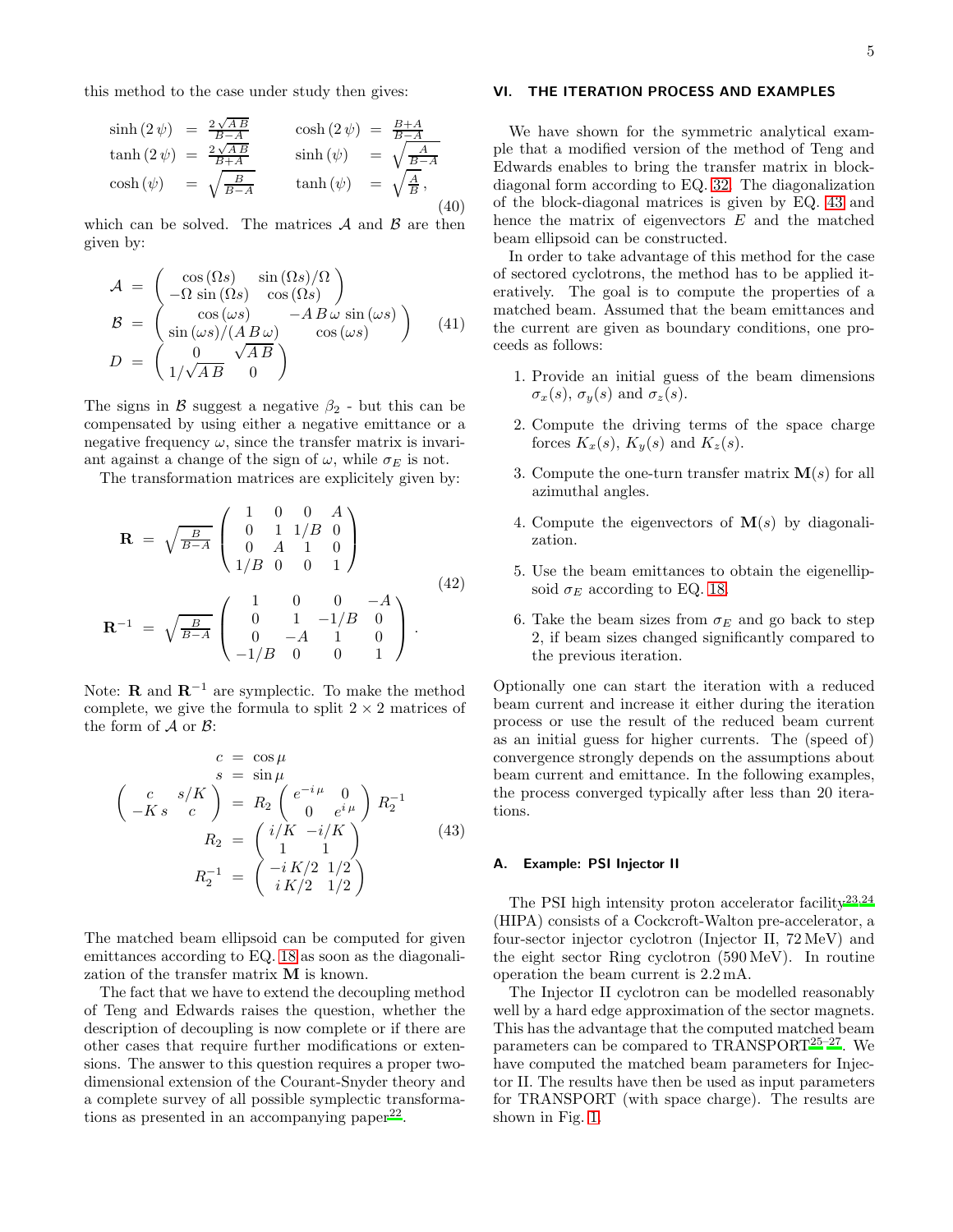

<span id="page-5-1"></span>FIG. 1. Transport (re-)computation of a matched beam in Injector II for a circulating beam of 2.2 mA at low energy. The boxes indicate the position of the sector magnets SM1..SM4. The horizontal beam width is plotted as a negative value. The longitudinal beam size is plotted as  $2\sigma_z$ .



<span id="page-5-2"></span>FIG. 2. Top: Phase shift per turn for the ring cyclotron computed from the measured magnetic field map. Middle: Horizontal and vertical betatron-tunes of the Ring-cyclotron as computed by EO-code (gray solid lines), the transfer matrix method over the EO (black solid lines) and with space charge (dashed lines). Bottom: Longitudinal betatron tune as induced by transverse–longitudinal coupling. The region with a negative slope of the phase shift is indicated by vertical lines. Without further field trimming, the longitudinal focusing is suppressed by the term  $-h\frac{d\varepsilon}{dr}$  and the longitudinal beam size may increase. The calculation has been performed for a beam current of 2.2 mA and  $(\varepsilon_x, \varepsilon_y, \varepsilon_z) = (1.5, 2.5, 0.5) \pi$ mmmrad.

#### B. Example: PSI Ring Cyclotron

The PSI ring cyclotron is a separated sector isochronous cyclotron with 8 sectors. But since the field of the magnets does not fall off as sharp as it does in Injector II, a hard edge approximation does not work equally well. Furthermore the sectors are much more spiralled. For the sake of precision we used the measured field map  $B(r, \theta)$  to compute the equilibrium orbits (EO) on a ra-dial grid<sup>[28](#page-7-19)</sup>. The radius  $R_{eo}(\theta)$  of the equilibrium orbit (EO) is then given as a function of the angle and of the

- 1. Inverse bending radius  $h = \frac{1}{\rho} = \frac{B(r,\theta)}{B_0 p}$  $_{B_0\, p}$
- 2. Local field index

$$
n = \frac{\rho}{B} \frac{dB}{dx} = \frac{B_0}{B^2} \left( \frac{dB}{dr} p_\theta - \frac{dB}{r d\theta} p_r \right).
$$

- 3. Path length element  $\Delta s = \sqrt{r'^2 + r^2} \Delta \theta$ .
- 4. Horizontal (vertical) focusing  $k_x = \frac{1+n}{\rho^2} (k_y = \frac{-n}{\rho^2})$ .
- 5.  $h(E, \theta), n(E, \theta), \gamma(E)$  and the space charge forces  $K_x$ ,  $K_y$ ,  $K_z$  are then used to compose the force matrix F.
- 6. The exponential series allows to compute the transfer matrix for a (short) interval  $[\theta \dots \theta + \Delta \theta]$ :

$$
\mathbf{M} = \exp(F \, \Delta s) = 1 + F \, \Delta s + \frac{F^2}{2!} \, \Delta s^2 + \dots \tag{44}
$$

(Typically 3 . . . 4 terms are sufficient.)

- 7. Multiplication of all matrices yields the one-turn transfer matrix M.
- 8. Diagonalize M and compute eigenellipse  $\sigma_E$ .
- 9. The average beam sizes are obtained from the eigenellipsoid and used to recompute the force coefficients.
- 10. The convergence is then checked and either the next iteration starts with step 5) or is stopped.

Fig. [2](#page-5-2) shows some results of the matched beam with space charge for the PSI ring cyclotron, the phase shift per turn vs. energy in the upper, the transversal tunes in the second and the axial tune in the last graph. The region where the *slope* of the phase shift is negative has been marked by vertical lines. In this region the longitudinal tune due to space charge forces apparently becomes imaginary.

#### <span id="page-5-0"></span>VII. SPHERICAL SYMMETRY

The first item in the described algorithm is to provide an initial guess of the beam dimensions. In the following we show how to obtain a possible choice of the initial guess for "nearly" spherical beams. If the horizontallongitudinal coupling is strong enough, the beam will usually be approximately circular in this plane[29](#page-7-20). The axial size depends mainly on the vertical emittance and tune.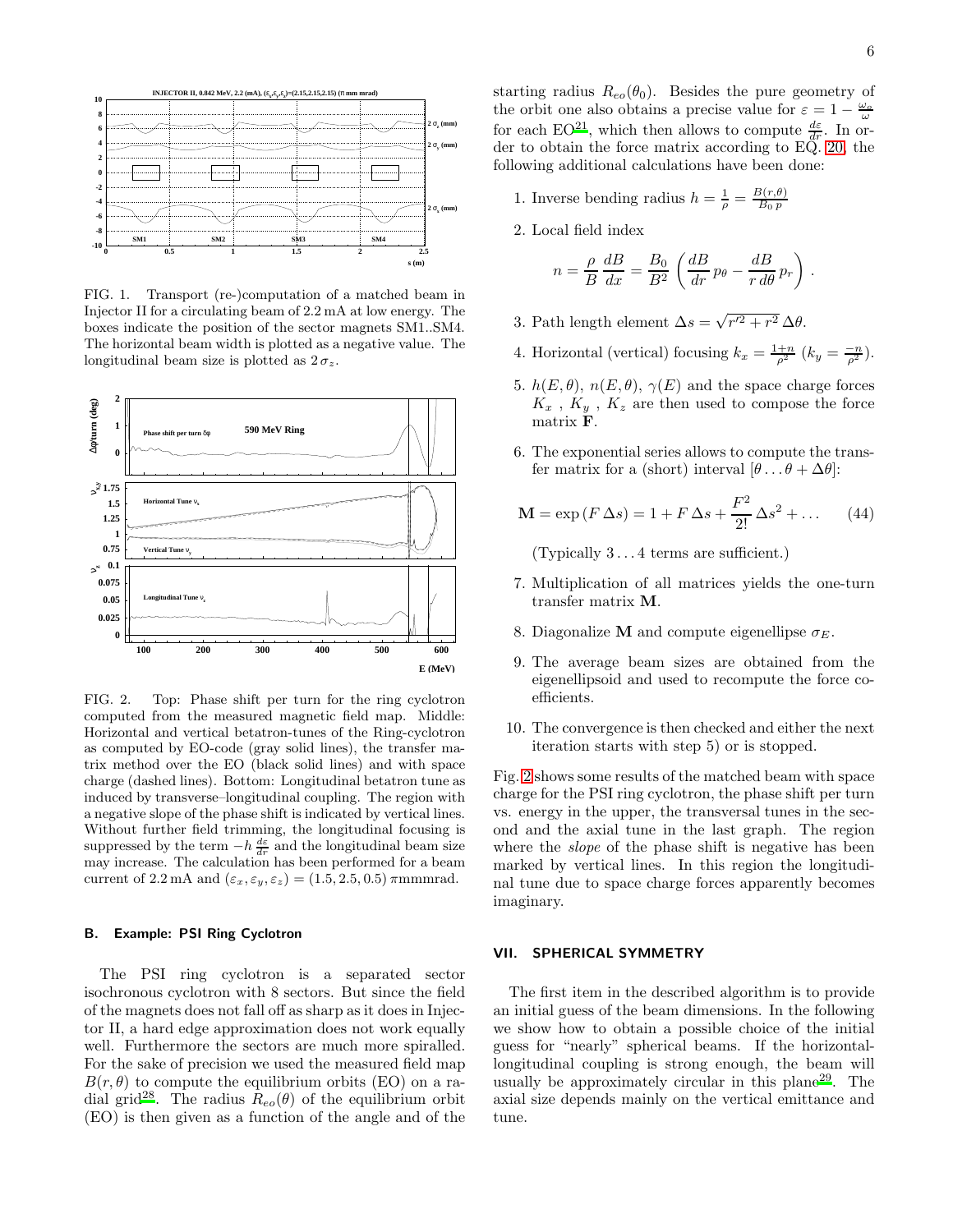From EQ. [22](#page-2-3) and EQ. [26](#page-2-2) one quickly derives:

$$
\Omega^2 \omega^2 = K_z (K_x + h^2 \gamma^2 - k_x) \n\Omega^2 + \omega^2 = k_x - K_x - K_z \n\Omega^2 - \omega^2 = \sqrt{(k_x - K_x + K_z)^2 - 4h^2 \gamma^2 K_z} \n\frac{1}{B-A} = \frac{\gamma^2 h K_z}{\sqrt{(k_x - K_x + K_z)^2 - 4h^2 \gamma^2 K_z}}
$$
\n(45)

With the assumption of an isochronous cyclotron  $(k_x =$  $h^2 \gamma^2$ ) and spherical symmetrie, i.e.

$$
\begin{array}{rcl}\n\sigma & = & \sigma_x = \sigma_y = \sigma_z \,\gamma \\
\varepsilon & = & \varepsilon_x = \varepsilon_y = \varepsilon_z \\
\rightarrow & & K = K_x = K_y = K_z = \frac{K_3 \,\gamma}{3 \,\sigma^3}\n\end{array} \tag{46}
$$

one finds

$$
\Omega^2 \omega^2 = K^2
$$
  
\n
$$
\Omega^2 + \omega^2 = k_x - 2K
$$
  
\n
$$
\Omega^2 - \omega^2 = \sqrt{k_x^2 - 4Kk_x}
$$
  
\n
$$
\frac{1}{B-A} = \frac{K}{h\sqrt{1 - 4K/k_x}}
$$
\n(47)

The beam size  $\sigma$  then yields using EQ. [30:](#page-2-0)

$$
\sigma^4 = \varepsilon^2 \frac{(B\omega + A\Omega)^2}{(\Omega\omega)^2 (B - A)^2}
$$
  
=  $\frac{4\varepsilon^2}{k_x - 4K}$ , (48)

so that one obtains

<span id="page-6-0"></span>
$$
\sigma^4 - \frac{4K_3r^2}{3\gamma}\sigma - \frac{4\,\varepsilon^2\,r^2}{\gamma^2} = 0\,. \tag{49}
$$

If one defines  $\sigma_0 = \sqrt{\frac{2 r \epsilon}{\gamma}}$ , then EQ. [49](#page-6-0) can be written as

<span id="page-6-1"></span>
$$
x^4 - \alpha x - 1 = 0, \t\t(50)
$$

where

$$
x = \frac{\sigma}{\sigma_0}
$$
  
\n
$$
\alpha = \frac{4K_3r^2}{3\gamma\sigma_0^3} = \frac{K_3\sqrt{2\gamma r}}{3\,\varepsilon^{3/2}} > 0.
$$
\n(51)

A polynom of 4th order has 4 solutions, namely the solutions of EQ. [50](#page-6-1) are

<span id="page-6-2"></span>
$$
x = \frac{1}{2\,6^{1/3}} \left( \sqrt{Y} \pm \sqrt{\pm \frac{12\,\alpha}{\sqrt{Y}} - Y} \right),\tag{52}
$$

where the abbreviations used are defined by

$$
Y = 2^{1/3} Z - \frac{83^{1/3}}{Z} \ge 0
$$
  
\n
$$
Z = (9 \alpha^2 + \sqrt{3} \sqrt{256 + 27 \alpha^2})^{1/3} > 768^{1/6}.
$$
 (53)

The minus sign in the square root of EQ. [52](#page-6-2) belongs to a pair of complex conjugate solutions and may not be used. Starting from low values of  $\alpha$ , Y monotonically increases starting from zero so that we have to take the plus in front of the square root as well in order to obtain positive solutions also for small values of  $\alpha$ , so that

$$
x = \frac{1}{2\,6^{1/3}} \left( \sqrt{Y} + \sqrt{\frac{12\,\alpha}{\sqrt{Y}}} - Y \right). \tag{54}
$$

Analyzing EQ. [50](#page-6-1) one finds that

$$
\lim_{\substack{\alpha \to 0 \\ \lim \alpha \to \infty}} x(\alpha) = 1
$$
\n
$$
\lim_{\alpha \to \infty} x(\alpha) = \alpha^{1/3},
$$
\n(55)

so that the function  $x(\alpha) = (1 + \alpha)^{1/3}$  is a reasonable approximation. The maximal relative deviation of about  $-0.035$  appears at  $\alpha \approx 3/2$ . Therefore we suggest to use the approximations

<span id="page-6-3"></span>
$$
\sigma \approx \begin{cases} \sigma_0 \left(1 + \frac{\alpha}{4} - \frac{\alpha^2}{32}\right) & \text{for } 0 \le \alpha \le 5/2 \\ \sigma_0 \left(1 + \alpha\right)^{1/3} & \text{for } 5/2 \le \alpha \end{cases} . \tag{56}
$$

Using the normalized emittance  $\bar{\varepsilon} = \beta \gamma \varepsilon$ , the wavelength  $\lambda = \frac{c}{\nu_{rf}} = \frac{2\pi c}{\omega_o N_h}$ , the cyclotron radius  $a = \frac{c}{\omega_0} = \frac{r}{\beta}$  and the relation  $\varepsilon_0 c^2 = \frac{1}{\mu_0}$ , the values of  $K_3$ ,  $\alpha$  and  $\sigma_0$  can be written as follows:

<span id="page-6-4"></span>
$$
K_3 = \frac{3qI\lambda}{20\sqrt{5}\pi\epsilon_0 m c^3 \beta^2 \gamma^3}
$$
  
\n
$$
= \frac{3qI\lambda}{10\sqrt{5}\pi c \beta^2 \gamma^3 N_h}
$$
  
\n
$$
\alpha = \frac{q\mu_0 I a \sqrt{2\gamma r}}{10\sqrt{5}\pi c \beta^2 \gamma^3 \epsilon^{3/2} N_h}
$$
  
\n
$$
= \frac{q\mu_0 I}{5\sqrt{10}\pi c \gamma N_h} \left(\frac{a}{\bar{\epsilon}}\right)^{3/2}
$$
  
\n
$$
\sigma_0 = \sqrt{\frac{2r\epsilon}{\gamma}} = \frac{\sqrt{2a\beta\gamma\epsilon}}{\gamma} = \frac{\sqrt{2a\bar{\epsilon}}}{\gamma}.
$$
\n(57)

EQ. [56](#page-6-3) and [57](#page-6-4) describe the matched beam sizes for a spherical beam in a perfectly isochronous cyclotron. The real beam sizes will usually differ from these values since the spherical symmetrie requires that the vertical tune roughly equals the horizontal tune, while in most cyclotrons the vertical tune is below the horizontal tune. Nevertheless the equations derived for the special case of a spherical beam can be used as starting conditions for the described iterative matching procedure.

#### VIII. SUMMARY

A method has been developed that allows to compute the parameters of a matched beam with space charge in cyclotrons in linear approximation for given beam current and known emittances. As an example, a matched beam in the PSI INJECTOR II cyclotron has been computed. The result has been used as input to TRANSPORT and it has been shown that the beam is matched.

Furthermore it has been shown that the longitudinal focusing as induced by the space charge forces depends on the isochronism of the cyclotron. In case of the PSI Ring cyclotron, the negative slope of the phase shift per turn may reduce or even destroy the longitudinal focusing effect. The results are important for the design of high intensity cyclotrons. If beam emittance and current are chosen accordingly, then the space charge induced longitudinal focusing allows to replace flat-top cavities by accelerating cavities and thus increase the energy gain per